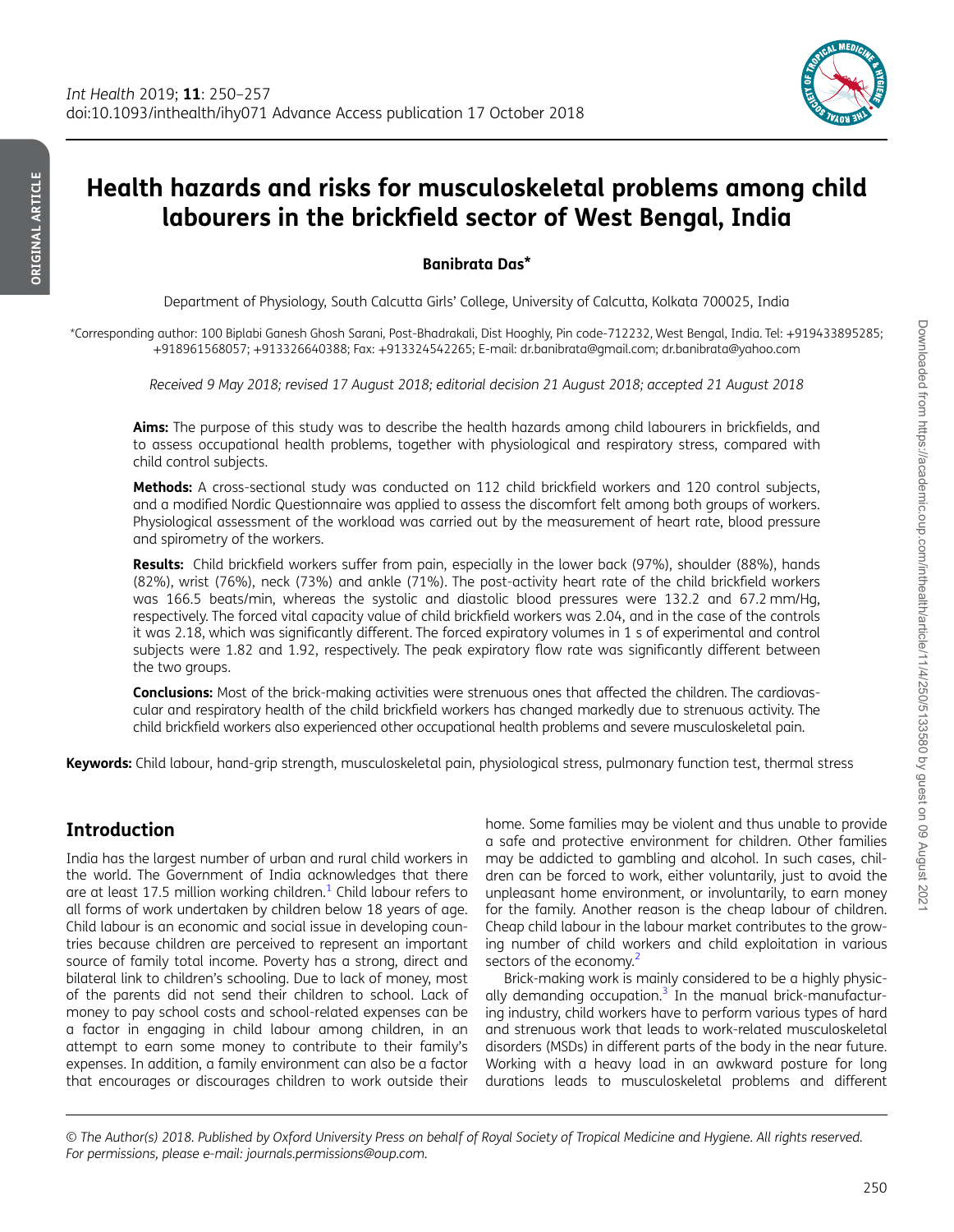occupational health problems among child brickfield workers.<sup>4</sup> Child workers in brick factories usually performed multiple tasks. Common tasks are pushing wheelbarrows, loading bricks in and out of the kiln, loading bricks onto and out of brick wheelbarrows, loading bricks, moulding bricks, stacking bricks, carrying bricks and arranging bricks to dry. The tasks performed by child brickfield workers are described next.

#### Different tasks in a brickfield

- *Pushing wheelbarrows*: children generally push the wheelbarrow to carry mud for moulding.
- *Loading bricks*: children are also involved in loading and unloading bricks in the kiln, as well as into the storage area, together with their guardians and parents.
- *Moulding*: children are engaged in moulding the bricks, generally helping their parents with this work; they also do the same work as a cheap labourer.
- *Carrying bricks*: children usually perform this job with the help of wheelbarrows; they also carry bricks on their heads.
- *Arranging bricks to dry*: children are also engaged in arranging the bricks on the land of the brickfield for drying.

The main aims of the present investigation were:

- to determine the prevalence of MSDs among child labourers in the brickfields and compare them with sedentary preadolescent workers in West Bengal;
- to identify unfavourable working conditions;
- to assess physiological and respiratory stress among child brickfield workers.

## Materials and methods

#### Participants and study design

A child brickfield worker generally works helping a family member to earn the money for their family. Child workers work as cheap labourers in the brickfield industry of India, and they get some payment unofficially. However, due to the Child Act by the government of India, a small number of children were found for the study. In the cross-sectional study, only 112 child brickfield workers were selected for the study, of whom 66 were female and 46 were male subjects who were working in 28 selected brickfield units of Bhadrakali in Hooghly district, which is situated at the side of the Hooghly River, West Bengal. Children were also engaged in different household activities, e.g., as housemaids in India. One hundred and twenty control group subjects were also selected randomly, who were engaged in household jobs involving a minimum amount of hand-intensive tasks. The 112 child brickfield workers selected generally performed different types of manual work, which may cause the physical and biomechanical load. They carried the huge weight of mud, raw brick and baked bricks on their heads, which affected their health. The other 120 control subjects were generally workers in different types of household activities, like serving tea, water and food to members of the family in which they worked, on request.

The inclusion criteria of the study were that all the subjects were brickfield workers who had worked in the brick kilns for at least 1 year and were willing to take an active part in the study. The exclusion criteria of the study were that the selected subjects were not younger than 9 years and not older than 16 years.

Before the study, consent was obtained from brickfield owners, as well as from each child subject and the parents or local guardians of the child. Written permission for the project was obtained from the Institutional Human Ethical Clearance Committee of the Indian Council of Medical Research Guidelines.

#### Anthropometric measurements

The height and weight of the child brickfield workers and control subjects were measured by an anthropometer and a weighing machine, respectively. The body mass index of all the subjects was also computed.

#### Questionnaire study

A detailed modified Nordic musculoskeletal disorder questionnaire<sup>5</sup> was developed and applied to the child brickfield workers and controls in a local language. A questionnaire based on the modified Nordic musculoskeletal disorder questionnaire was completed by both groups. The questionnaire included questions about age, duration of occupation as a worker and daily working hours. This questionnaire also asked about type of work and about affected body parts (e.g., neck, shoulder, elbow, wrist/ hand, upper back, lumbar, one or both knees, and one or both ankles/feet) among the child brickfield workers.

#### Measurement of hand-grip strength

Hand-grip strength was measured with the help of a hand-grip dynamometer. The child brickfield workers and the control subjects were asked to adopt an upright standing position without bending to one side, with arms at their side, not touching their body. They were instructed to grip the dynamometer with full force.<sup>6</sup>

#### Assessment of workplace temperature and humidity

The working environment of the brickfield was assessed in this study. The wet bulb globe temperature (WBGT) index was calculated to estimate the effect of temperature and humidity on child brickfield workers. Mean globe temperature and wet and dry bulb temperatures were also recorded. The formula for calculating the WBGT index for indoor conditions is:

 $WBGToutdoor = 0.7 \times NWB + 0.2 \times GT + 0.1 \times DB$ .

where NWB is natural wet bulb, GT is globe temperature and DB is dry bulb temperature. Relative humidity was also estimated from a psychometric chart developed by Weksler Instruments (Stratford, CT, USA).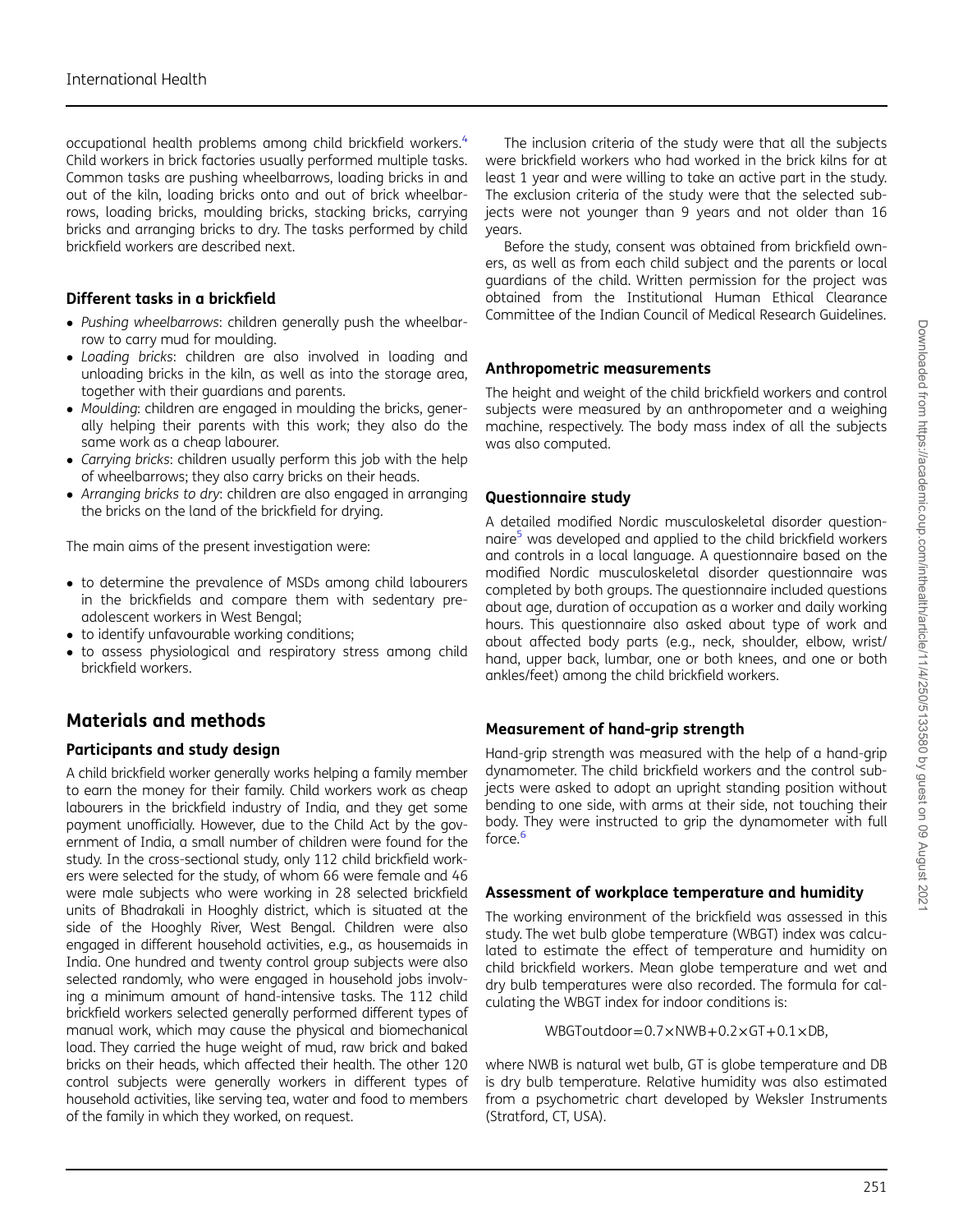#### Assessment of radial pulse and blood pressure

Physiological parameters were recorded for the assessment of physiological workload of the child brickfield workers and control subjects by recording the heart rate of the workers prior to work and just after work in the brickfield. The resting heart rate was measured from the radial pulse for 1 min with the help of a stopwatch, and the heart rate just after work was recorded from the carotid pulse by the 10-beats method.<sup>7</sup> The blood pressure (BP) of the child labourers was measured with a sphygmomanometer and stethoscope before and just after completion of work.

#### Pulmonary function test

The pulmonary function test was performed with the use of a spirometer (RMS HELIOS 401). Three successive recordings of forced vital capacity (FVC), forced expiratory volume in 1 s (FEV1) and forced expiratory ratio (FEV1/FVC ratio) were performed in the standing position, and the best of the three ratings was recorded. Peak expiratory flow rate (PEFR) was measured with a mini-Wright's peak flow meter (Clement Clarke International, HaagStreit, UK). The PEFR test was performed in the standing position with the peak flow meter held horizontally. The subjects were asked to take as deep a breath as possible, and then to blow out as hard and as quickly as possible. The best of three ratings was recorded.<sup>8</sup>

#### Data analysis

Data were examined using the statistical package Primer of Biostatistics version 5.0 (MSI Version=1.20.1827.0, Primer for Windows, McGraw-Hill). G-test was applied to determine whether or not the test item had any significant association with feelings of discomfort. The computed G-test statistical value was next compared for the chosen level of significance (p-value). Student's t test was also used to determine whether there was any significant difference between heart rate, BP and respiratory function values for the chosen level of significance (p<0.001) for the child brickfield workers and controls.

## Results

The average age of the child brickfield workers was 12.8 years, and that of the control workers was 13.4 years. The average statures of the child brickfield workers and control workers were 143.9 cm and 142.6 cm, respectively. The average weights of the child brickfield workers and control workers were 31.5 kg and 32.9 kg, respectively. The average body mass indexes of the child brickfield workers and control workers were 15.4 kg/m<sup>2</sup> and 16.2 kg/m<sup>2</sup>, respectively. The workers of the experimental group had worked for an average of more than 3.2 years, while the other group had worked for more than 4 years. The average daily duration of work for child brickfield workers was 7.1 hours/ day, while for control subjects it was 8.6 hours/day.

From Table 1, it was observed that the lower-back region of the body was the most commonly affected part among the child brickfield workers (97%), with 43% of controls also reporting lower-back pain. This was followed by the shoulder region

(88% of child brickfield workers and 27% of controls). The hands were the third most commonly affected region of the body in child brickfield workers (82%), with 21% of controls also reporting that their hands were affected. This was followed by pain in the wrist (76% of child brickfield workers and 19% of controls) caused by performing various types of hand intensive tasks both in brickfields and in households. The neck region of the child brickfield workers was also affected, with 73% of them reporting pain in the neck region, compared with only 21% of control workers. The ankles (71%), knee (69%), feet (54%), upper back (26%) and elbow (19%) of the child brickfield workers were also affected because of prolonged awkward working postures. This study also shows that there was a significant difference (p<0.05) in hand-grip strength measured at 90° elbow flexion and 180° elbow flexion just after stoppage of work between the child brickfield workers and the control subjects.

Physiological stress of the child brickfield workers and control group is shown in Table 2. This table illustrates that the resting heart rate of both groups did not show any significant change, whereas just after stoppage of work, the heart rates of both child brickfield workers and control subjects showed significant change. In the same manner, the resting BP (systolic and diastolic) of both groups (experimental and control) did not show any significant change. On the other hand, it was observed that the groups of subjects (experimental and control) did significantly differ in terms of BP (systolic and diastolic) just after completion of work. Table 2 also shows the comparison of the lung function parameters between the child brickfield workers and control subjects. There was a significant difference in spirometry findings (FVC, FEV1, FEV1/FVC ratio, PEFR) between the child brickfield workers and the control subjects. It was found that the changes in pulmonary variables in child brickfield workers in comparison with the control subjects were due to the constant exposure to dust in the brickfield, which decreases the healthy pulmonary status of the child brickfield workers. From Table 3 it was observed that there was a significant difference (p<0.05) in hand-grip strength measured at 90° elbow flexion and 180° elbow flexion just after stoppage of work between the child brickfield workers and the control subjects. The average thermal environmental conditions of the brickfields have been described in Table 4, which indicates the thermal load among the child brickfield workers.

Figure 1 shows the comparative study of feelings of discomfort (pain) at different times among the child brickfield workers and control group participants. This study indicates that child brickfield workers felt maximum pain after work followed by sleep at night, whereas control subjects felt maximum pain during sleep. Figure 2 shows the different types of discomfort among the child brickfield workers and control subjects. In this figure, it was observed that among the feelings of discomfort, pain is the major one in the case of child brickfield workers and control subjects, followed by tingling and numbness. Figure 3 shows the occupational health problems among the child brickfield workers and control subjects. This study indicates that respiratory difficulties are one of the acute problems among the experimental subjects, followed by cardiovascular problems, gastrointestinal problems and eye irritation. In the case of control subjects, gastrointestinal problems are the major problem.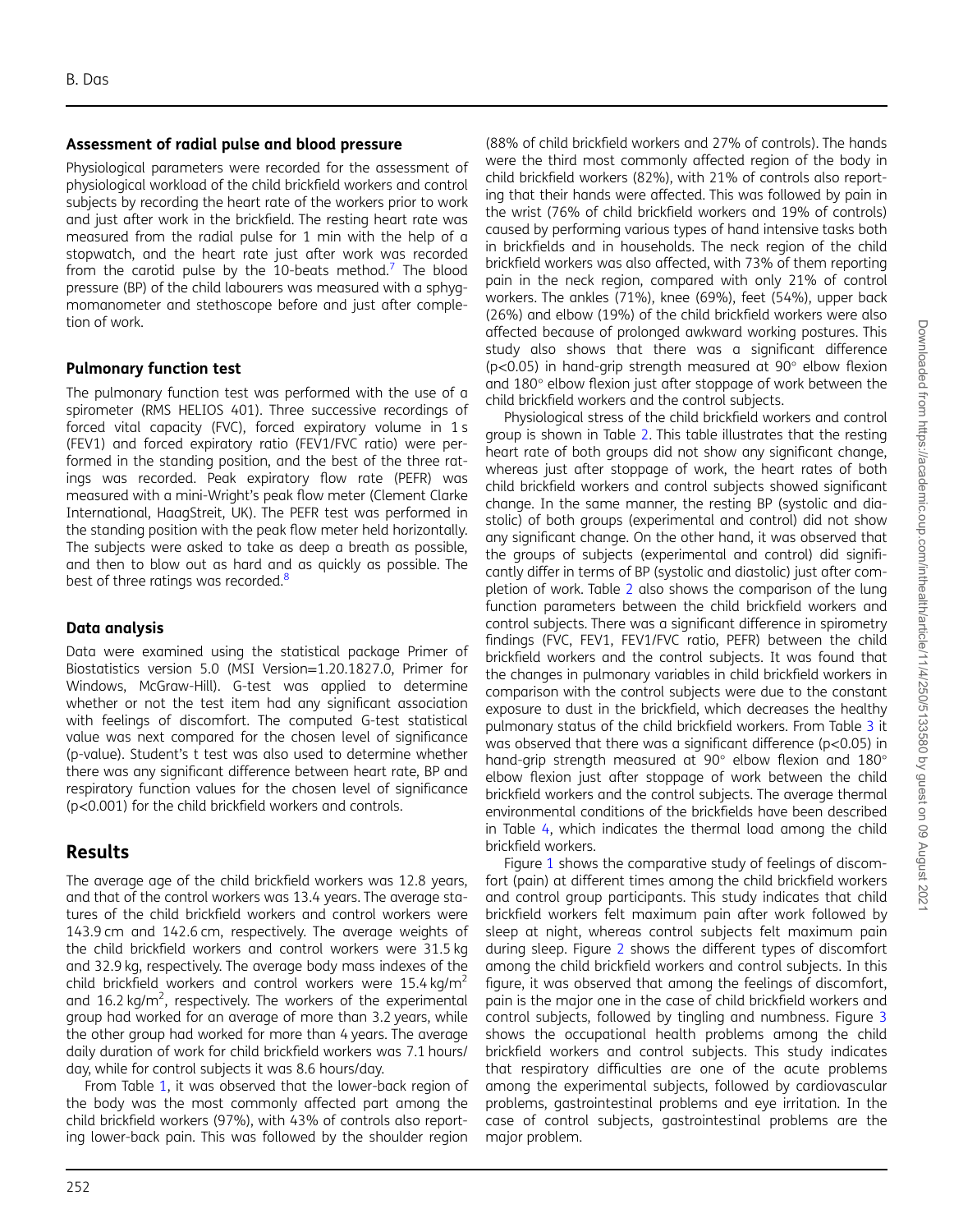| Body parts   | Child brickfield<br>workers $(n=112)$ | Control subjects<br>$(n=120)$ | <b>OR</b> | 95% CI         | G-value | p-value |
|--------------|---------------------------------------|-------------------------------|-----------|----------------|---------|---------|
| <b>Neck</b>  | 82 (73.2%)                            | 25 (20.8%)                    | 10.38     | 5.65-19.06     | 29.15   | < 0.05  |
| Shoulder     | 98 (87.5%)                            | 32 (26.7%)                    | 19.25     | $9.64 - 38.41$ | 21.03   | <0.05   |
| Elbow        | 21 (18.8%)                            | 09 (7.5%)                     | 2.84      | $1.24 - 6.51$  | 4.90    | < 0.05  |
| Wrist        | 85 (75.9%)                            | 23 (19.2%)                    | 13.27     | 7.08-24.87     | 32.44   | <0.05   |
| <b>Hands</b> | 92 (82.1%)                            | 25 (20.8%)                    | 17.48     | $9.08 - 33.62$ | 29.76   | <0.05   |
| Upper back   | 29 (25.9%)                            | 10 (8.3%)                     | 3.84      | $1.77 - 8.32$  | 10.21   | < 0.05  |
| Lower back   | 109 (97.3%)                           | 52 (43.3%)                    | 47.51     | 14.27-158.15   | 10.15   | <0.05   |
| Knee         | 77 (68.8%)                            | 15 (12.5%)                    | 15.40     | 7.86-30.17     | 42.80   | <0.05   |
| Ankle        | 79 (70.5%)                            | 16 (13.3%)                    | 15.56     | $8.00 - 30.25$ | 41.72   | < 0.05  |
| Feet         | 60 (53.6%)                            | 19 (15.8%)                    | 6.13      | $3.31 - 11.34$ | 23.88   | <0.05   |

Table 1. Comparative discomfort (pain) in different body parts among child brickfield workers and the control group

Table 2. Physiological and pulmonary function results among child brickfield workers and the control group

| Physiological parameters | Child brickfield workers |            |       | Control subjects |       | p-score |
|--------------------------|--------------------------|------------|-------|------------------|-------|---------|
|                          | Mean                     | <b>SD</b>  | Mean  | <b>SD</b>        |       |         |
| Heart rate (beats/min)   |                          |            |       |                  |       |         |
| Resting                  | 86.2                     | ±5.82      | 87.7  | ±7.72            | 1.66  | 0.093   |
| Just after work          | 166.5                    | $\pm 6.36$ | 124.2 | $\pm 6.28$       | 50.95 | 0.000   |
| Change of heart rate     | 80.3                     | $\pm$ 6.24 | 36.5  | $\pm 6.65$       | 51.64 | 0.000   |
| BP (mm Hg)               |                          |            |       |                  |       |         |
| Systolic BP              |                          |            |       |                  |       |         |
| Resting                  | 98.0                     | ±2.32      | 97.3  | $\pm 3.82$       | 1.67  | 0.096   |
| Just after work          | 132.2                    | $+4.35$    | 110.5 | $+5.46$          | 33.33 | 0.000   |
| Change of systolic BP    | 34.2                     | ±4.32      | 13.2  | ±5.24            | 33.17 | 0.000   |
| Diastolic BP             |                          |            |       |                  |       |         |
| Resting                  | 62.5                     | $\pm 2.63$ | 61.8  | $\pm 3.32$       | 1.77  | 0.078   |
| Just after work          | 67.2                     | ±2.48      | 65.3  | $\pm$ 3.57       | 4.67  | 0.000   |
| Change of diastolic BP   | 4.7                      | $\pm$ 2.44 | 3.5   | $\pm$ 3.35       | 3.10  | 0.002   |
| Pulmonary function tests |                          |            |       |                  |       |         |
| FVC (litres)             | 2.04                     | $\pm$ 0.22 | 2.18  | $\pm 0.25$       | 4.51  | 0.000   |
| FEV1 (litres)            | 1.82                     | $\pm 0.20$ | 1.92  | $\pm 0.21$       | 3.70  | 0.000   |
| FEV1/FVC (%)             | 89.21                    | ±2.88      | 88.07 | $\pm 3.12$       | 2.88  | 0.004   |
| PEFR (L/min)             | 262.8                    | $\pm$ 30.2 | 298.5 | $\pm$ 32.5       | 8.65  | 0.000   |

BP: blood pressure; FEV1: forced expiratory volume in 1 s; FVC: forced vital capacity; PEFR: peak expiratory flow rate.

Table 3. Relationship between the hand-grip strength in the child brickfield workers and in the control group

| Hand-grip strength                                             | Condition                                                             | Child brickfield<br>workers $(n=112)$             | Control group<br>$(n=120)$                          |                      |                                  |
|----------------------------------------------------------------|-----------------------------------------------------------------------|---------------------------------------------------|-----------------------------------------------------|----------------------|----------------------------------|
| At $90^\circ$ elbow flexion (kg)<br>At 180° elbow flexion (kg) | Resting condition<br>Just after stoppage of work<br>Resting condition | $22.8 \pm 7.24$<br>$20.2 + 5.88$<br>$22.8 + 7.24$ | $22.4 + 6.32$<br>$22.0 \pm 5.26$<br>$22.4 \pm 6.32$ | 0.20<br>6.05<br>0.20 | 0.654<br>0.015<br>0.654<br>0.012 |
|                                                                | Just after stoppage of work                                           | $19.8 + 6.12$                                     | $21.7 + 5.34$                                       | 6.37                 |                                  |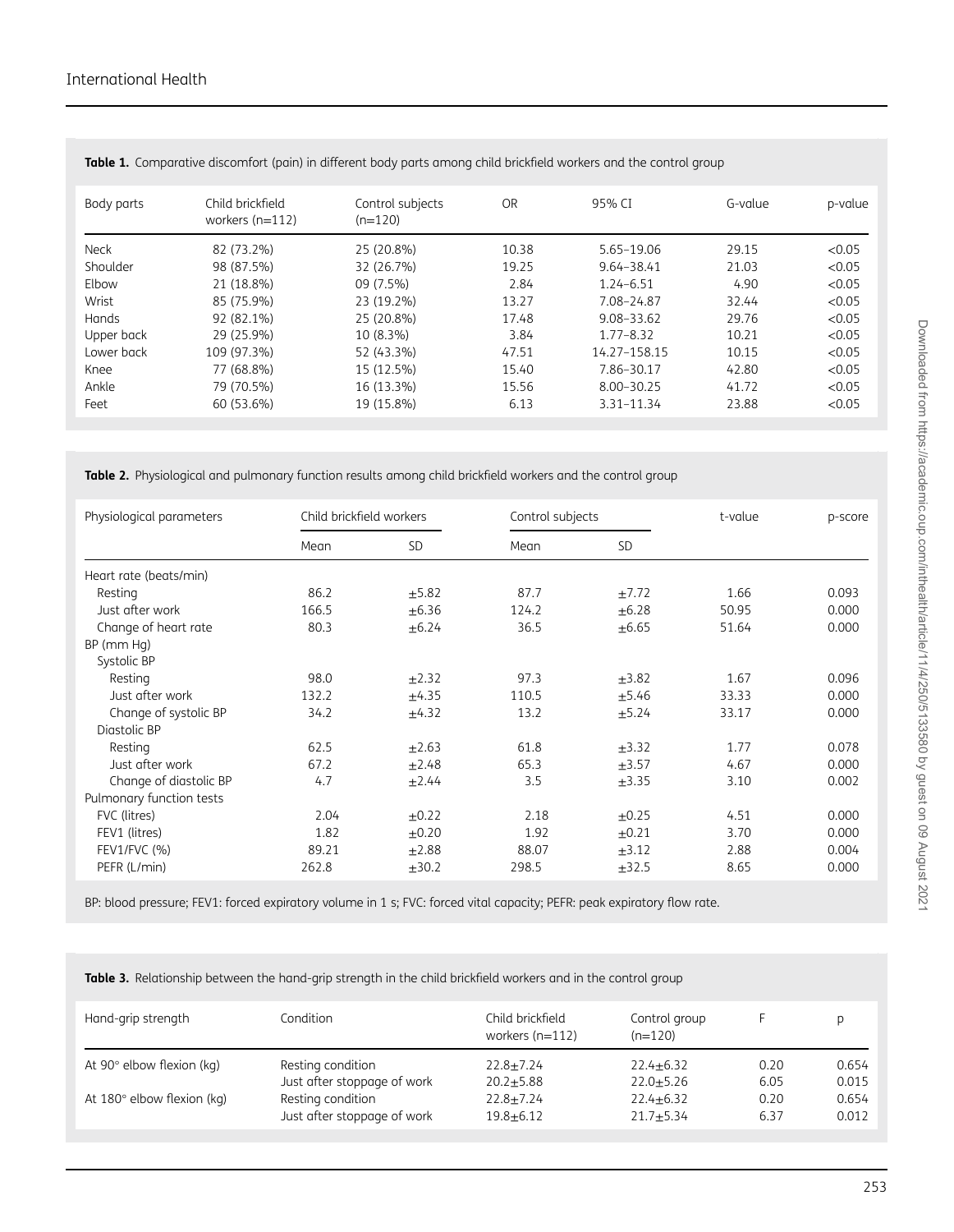Table 4. Average environmental temperature at the brickfield in different seasons

| Environmental parameters          | Mean | SD         |
|-----------------------------------|------|------------|
| Natural wet bulb temperature (°C) | 35.1 | $\pm 3.21$ |
| Dry bulb temperature (°C)         | 38.7 | $+2.32$    |
| Globe temperature (°C)            | 40.3 | $+1.92$    |
| Air velocity (m/s)                | 0.42 | $+0.15$    |
| Relative humidity (%)             | 91%  | $+5.88$    |
| WBGT $(°C)$                       | 36.5 | $+1.88$    |

WBGT: wet bulb globe temperature.



Figure 1. Comparative study of feelings of discomfort (pain) at different times among the child brickfield workers and control group participants.

## **Discussion**

Brick manufacturing is one of the important industries where children and adolescents are considered an integral component of the workforce.<sup>9</sup> Child labour remains a widespread problem throughout the world.10,11 According to the International Labour Organization, more than 218 million children in the world today are involved in child labour, often doing work that is damaging to their mental, physical and emotional development. At least 126 million children are performing hazardous work. Child labour has negative effects on the health and development of the children.<sup>10</sup> The Child Labour Regulation Act (1986) stipulates that anyone employing children in work that is hazardous to their well-being would be liable to prosecution and other penal action. However, in the case of child labour in the brickfields, the application of this law is difficult as brick owners do not employ children directly. The child labourers do not get any payment for the work directly, and they do not have their names in their muster rolls; they just help



Figure 2. Types of discomfort among the child brickfield workers and control subjects.



Figure 3. Occupational health problems of the child brick field workers and control subjects according to the questionnaire study.

their family members to earn the money by doing their work, and they get some payment unofficially, which is very important for their family.

Child brickfield workers are mainly involved in different activities related to brick manufacturing. Most of those workers come from poor socio-economic backgrounds. They are compelled to perform brick-making activities along with other family members so that they can earn money to help their family and to meet their everyday needs, which may affect their physical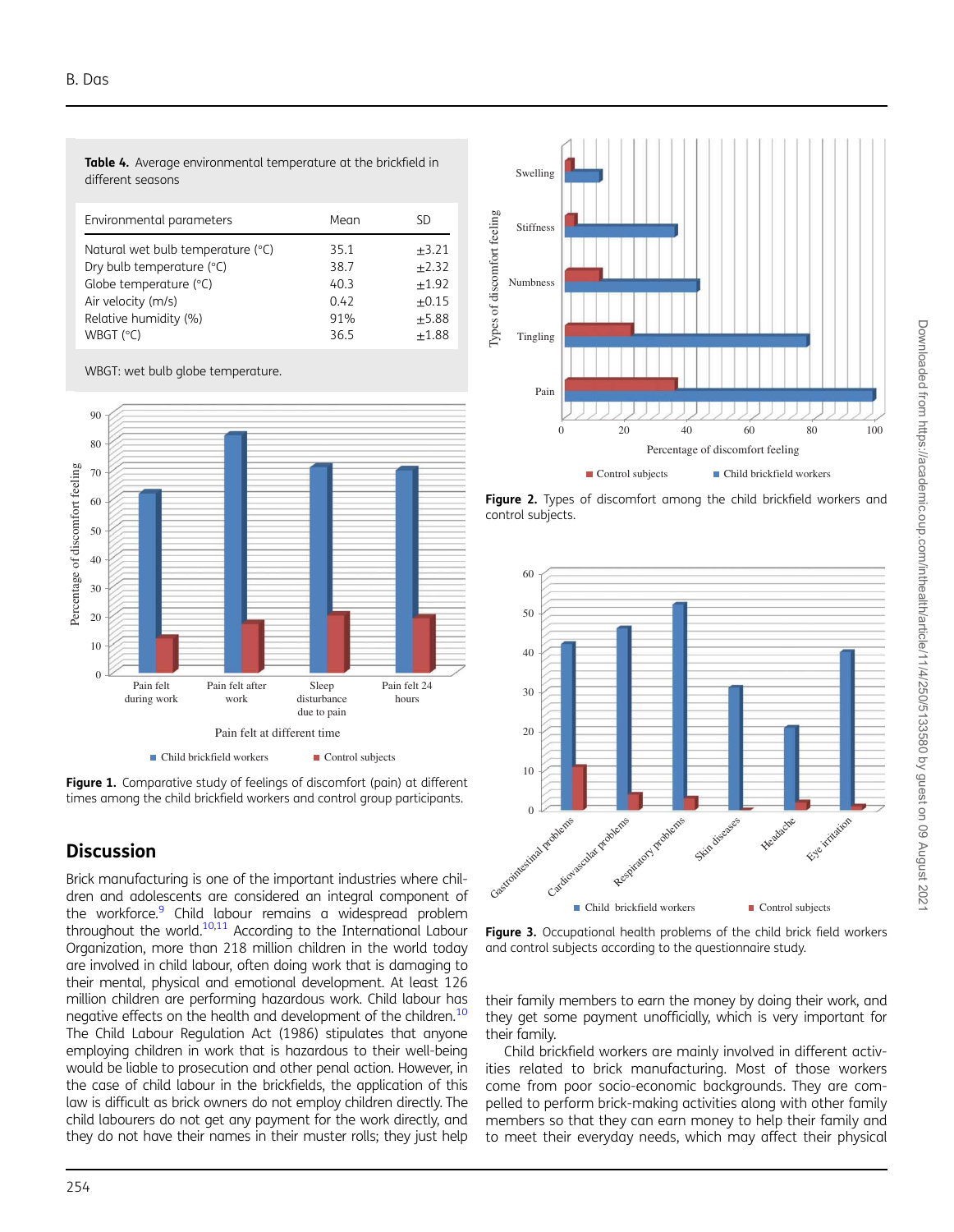health. The prevalence of occupational health hazards has been reported to be high among children. In this study, it is evident that the child brickfield workers performed the highly strenuous activities associated with brick making in brickfields in an awkward posture for prolonged periods of time, which may lead to MSDs. This result corroborates the work of Das.<sup>12</sup> It was stated, in his previous research, that the adult brickfield workers also suffered pain in different parts of the body due to working in an awkward posture for prolonged periods of time. Gangopadhyay et al.<sup>13</sup> also found the same results among child agricultural workers.

The Primary findings from the study were different physical risk factors like awkward posture, repetition of work and manual material handing probably leads to the high prevalence of MSDs among child brickfield workers. This study showed that child brickfield workers suffered from pain in different parts of the body, especially in the lower back, knees and upper extremities. The study mainly shows that the physical and the biomechanical load of the child brickfield workers is high in comparison with the control group of workers due to carrying heavy loads in an awkward posture for prolonged periods of time. The present study also shows that, among the brick-making activities, digging for mud collection is the most strenuous activity. This result corroborates the work of Das and Gangopadhyay.<sup> $14$ </sup> According to these authors, child labourers face a lot of discomfort during spading due to working in an awkward position and the work being highly repetitive.

This study presents evidence confirming that the work of children in brickfields is strenuous. Consequently, the child brickfield workers suffer from MSDs arising from a number of causes—the most relevant being the adoption of a constrained awkward squatting, kneeling or stooping posture for prolonged time periods. Posture, especially severe flexion or lateral twist and bending, has been found to be significantly related to lower back pain.<sup>1</sup> Posture and location and weight of a load affect the moment of force applied in the lumbar region, which in turn affects muscle loading and compressive forces on the internal vertebral disc.<sup>16</sup> Choobineh et  $al^{17}$  also found that musculoskeletal problems among carpet weavers can be mainly attributed to poor working postures. Keyserling et al.<sup>18</sup> also stated that prolonged squatting postures can gradually cause MSDs in workers.

Hand-grip strength of both groups was measured at 90° and 180° elbow flexion during rest and just after work. There was a significant difference in the hand-grip strength just after work between the child brickfield workers and the control group. If child brickfield workers are constantly engaged in handintensive jobs, they may be affected by discomfort (pain) in the upper extremities and significant changes in the hand-grip strength. This result also corroborates with the work of Alperovitch-Najenson et al.<sup>19</sup> According to these authors, workers constantly engaged in hand-intensive jobs are likely to suffer from upper-limb MSDs. The results from this study revealed that the decreased hand-grip strength may be related to increased loading at the muscles at the cervical spine and shoulder joints. Das<sup>20</sup> also stated that, due to the prevalence of malnutrition among child brickfield workers and the high physical activity, the preadolescent brickfield workers have a weaker hand-grip strength than control subjects.

The physical factors and external ambient environment for the brick-making job were found to have many risks. Child

brickfield workers, especially moulders, carriers and stackers, were exposed to the heat for longer durations; additionally, the workers are also exposed to high concentrations of dust, fumes and particulate. Most child brickfield workers reported physiological stress during different activities in the process of brick making. When child brick carriers bend forward to collect the bricks, the muscles of the abdomen contract and the muscles of the back are stretched. This contracting and stretching of the muscles requires energy. Thus, the heart rates are increased. This study also revealed that the heart rate of child brickfield workers just after work was 166.5 beats/min, which was very high in comparison with the recommended limit of 110 beats/ min for an 8-hour work shift. Thus, the majority of the tasks in the brickfield can cause high cardiovascular strain during an 8 hour workday, and may cause fatigue and higher muscular strain in workers, with associated muscular pain. Sett and Sahu $^{21}$  reported in a similar vein to this study, finding that with increasing levels of physiological parameters, due to increasing ambient temperature and heavy physical work, repetitive and continuous movement attributes to an exposure–response relationship between sickness and forceful, repetitive work.

Dust concentration in and around the brickfield is very high. This dust during brick making is injurious to the child brickfield workers along with the population living in the vicinity of brickfields and causes various respiratory diseases.<sup>8</sup> The results of the study clearly demonstrate a reduction in lung function of child brickfield workers compared with control subjects. This result corroborates the work of Shaikh et al. $^{22}$  They also stated that respiratory illness was more acute in brickfield workers in comparison with a normal population. This study also revealed that the lung function values of the child brickfield workers were significantly lower in comparison with control subjects. Child brickfield workers are generally exposed to free silica during the making of green bricks (moulding) and during hacking. The possible explanation for these lower lung function values in brickfield workers is higher exposure to air pollutants. The estimates of the symptoms mentioned previously are also quite similar to previous studies done on workers exposed to dust and smoke in other occupations. $23,24$  This study also showed that the PEFR values of brickfield workers were lower in comparison with the control groups. The findings of Das et al.<sup>25</sup> were same. They also stated that the PEFR value was lower among the construction workers in comparison with control subjects.

#### Strengths and limitations

The main limitation of the present study is the cross-sectional design, which makes it difficult for generalizing to the study population or community. Another limitation is that the subjective method of data collection is usually time consuming. The main strengths of the study are its sample size and its subject matter, which is a nationwide serious problem among children.

#### Recommendations

Recommendations include trying to use fly ash bricks in construction instead of manual brick because it reduces dead load on structures due to their light weight. Workers should try: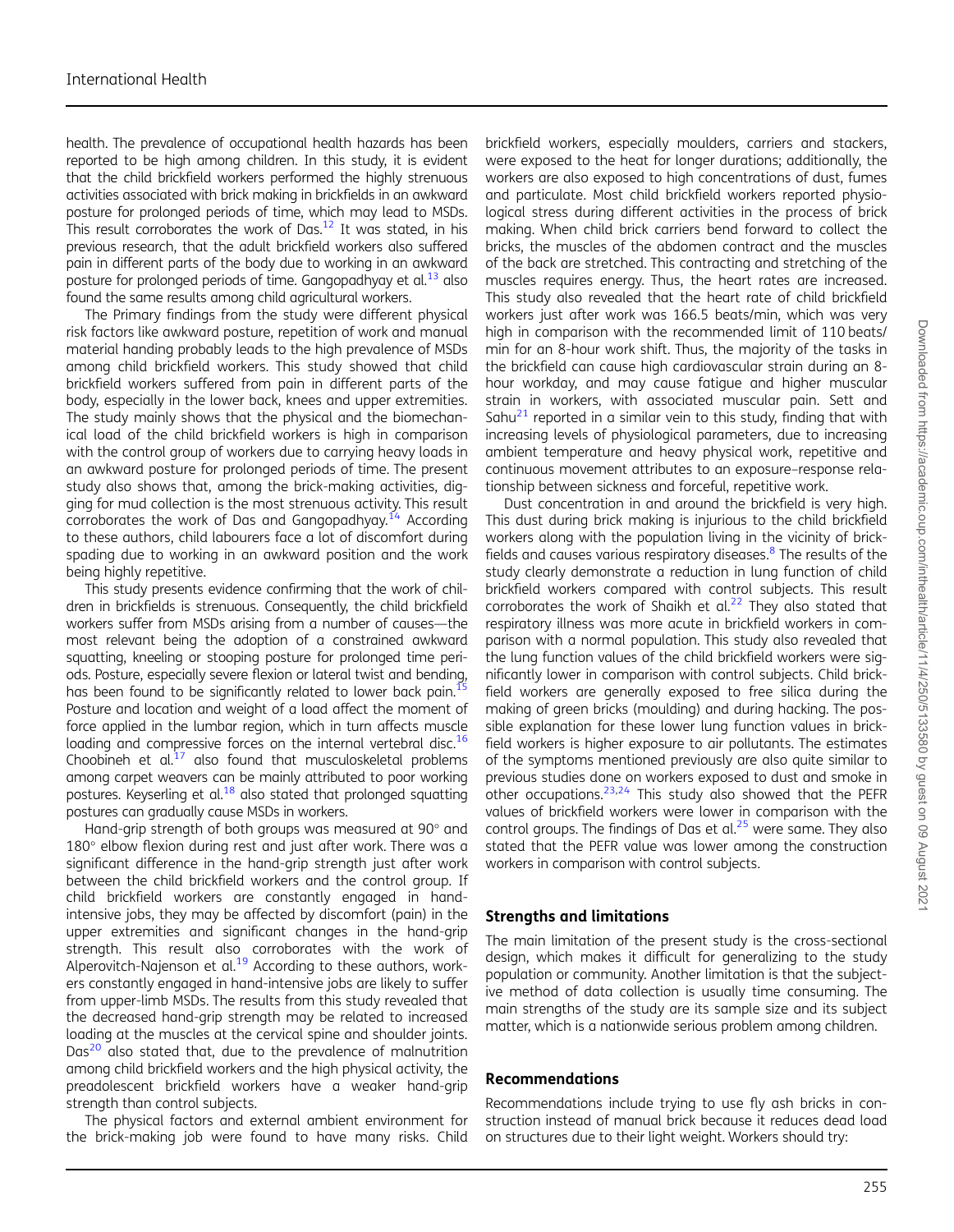- to avoid awkward postures and avoid working for prolonged periods;
- change the work schedule by increasing short rest breaks in their work to avoid excessive physical stress.

Different types of stretching exercises should be practiced during the breaks. Job rotation among the child brickfield workers should also be considered. Different types of masks should be used, especially during moulding, digging, loading and unloading bricks from the kiln in order to avoid the dust particles.

## Conclusion

The conclusions reached from this investigation are as follows:

- (1) This study indicates mainly that child brickfield workers are suffering from MSDs (especially in the lower back, knee, shoulder, hand and neck) due to stooping, squatting and twisting postures, held for a prolonged period of time with a high amount of repetitiveness.
- (2) Child brickfield workers have lower hand-grip strength, due to the performance of more strenuous work in a brickfield, in comparison with control subjects.
- (3) This study concludes that during heavy physical activities in brick making, the heart rate becomes high among the child brickfield workers. Enhanced post-activity heart rate can be the result of severe physiological stress generated by an enormous workload.
- (4) These studies conclude that the lung function values of exposed child brickfield workers were lower in comparison with non-exposed control subjects. This may occur due to the inhalation of dust during working in the brickfield.
- (5) This study shows that the PEFR values are much lower among child brickfield workers because of inhalation of dust particles in the brickfields.

Author's contributions: BD, in his research project, contributed to the proposal writing, participated in interviews, conducted the literature review and data collection, analysed the results, and wrote and edited the manuscript. BD has undertaken all the duties of authorship and is guarantor of the paper.

Acknowledgment: The author is thankful for the grant provided by the University Grant Commission, India, for partial funding of the study. The author also expresses his sincere gratitude to all the child brickfield workers and control subjects, as well as their parents and brickfield owners who gave consent for participation in the study.

Funding: The project was financially partially supported by the University Grant Commission (India) [UGC Reference No. F. PSW-147/11-12 (ERO)].

#### Competing interests: None declared.

**Ethical approval:** Written permission for the project was obtained from the Institutional Human Ethical Clearance Committee of the Indian Council of Medical Research Guidelines.

## References

- 1 Harvey PJ, Riggin L. Trading Away the Future: Child labor in India's Export Industries. Washington, DC: International Labor Rights Education and Research Fund, 1994.
- 2 Woolf AD. Health hazards for children at work. J Toxicol Clin Toxicol 2002;40(4):477–82.
- 3 Das B. Assessment of occupational health problems and physiological stress among the brick field workers of West Bengal, India. Int J Occup Med Environ Health 2014;27:413–25.
- 4 Joshi SK, Dahal P, Poudel A et al. Work related injuries and musculoskeletal disorders among child workers of brick kilns of Nepal. Int J Occup Saf Health 2013;3:2–7.
- 5 Dickinson CE, Campion K, Foster AF et al. Questionnaire development: an examination of the Nordic Musculoskeletal Questionnaire. Appl Ergon 1992;23:197–201.
- 6 MacDermid JC, Kramer JF, Woodbury MG et al. Interrater reliability of pinch and grip strength, measurement in patients with cumulative trauma disorders. J Hand Therapy 1994;7:10–14.
- 7 Astrand P, Rodhal K. Textbook of work physiology, 3rd edn. New York: McGraw-Hill, 1986.
- 8 Das B. Assessment of respiratory symptoms and lung function values among the brick field workers of West Bengal, India. Arch Environ Occup Health 2016;71:222–30.
- 9 Sahu S, Sett M, Gangopadhyay S. An ergonomics study on teenage girls working in the manual brick manufacturing units in the unorganized sectors in West Bengal, India. J Hum Ergol 2010;39: 35–44.
- 10 Fassa AG, Facchini LA, Dall'agnol M et al. Child labor and health: problems and perspectives. Int J Occup Environ Health 2000;6: 55–62.
- 11 Das B, Ghosh T, Gangopadhyay S. Child work in agriculture in West Bengal, India: assessment of musculoskeletal disorders and occupational health problems. J Occup Health 2013;55:244–58.
- 12 Das B. Prevalence of work related musculoskeletal disorder among the brick field workers of West Bengal, India. Arch Environ Occup Health 2014;69:231–40.
- 13 Gangopadhyay S, Das B, Das T et al. An ergonomic study on posture-related discomfort among child agricultural workers of West Bengal, India. Int J Occup Saf Ergon 2005;11:315–22.
- 14 Das B, Gangopadhyay S. An ergonomic evaluation of spading activity among the child labours in agricultural sector in West Bengal, India. In: S. Gangopadhyay (editor) Ergonomics for Everyone 2010:235–46.
- 15 Punett L, Fine LJ, Keyserling WM et al. Back disorders and nonneutral trunk postures of automobile assembly workers. Scand J Work Environ Health 1991;17:337–46.
- 16 McGill SM, Norman RW. Dynamically and statistically determined low back moments during lifting. J Biomech 1985;18: 877–85.
- 17 Choobineh A, Lahmi M, Hosseini M et al. Workstation design in carpet hand–weaving operation: guidelines for prevention of musculoskeletal disorders. Int J Occup Saf Ergon 2004;10:411–24.
- 18 Keyserling WM, Punnett L, Fine LJ. Trunk posture and back pain: identification and control of occupational risk factors. Appl Ind Hyg 1988;3:87–92.
- 19 Alperovitch-Najenson D, Carmeli E, Coleman R et al. Handgrip strength as a diagnostic tool in work-related upper extremity musculoskeletal disorders in women. Sci World J 2004;4:111–17.